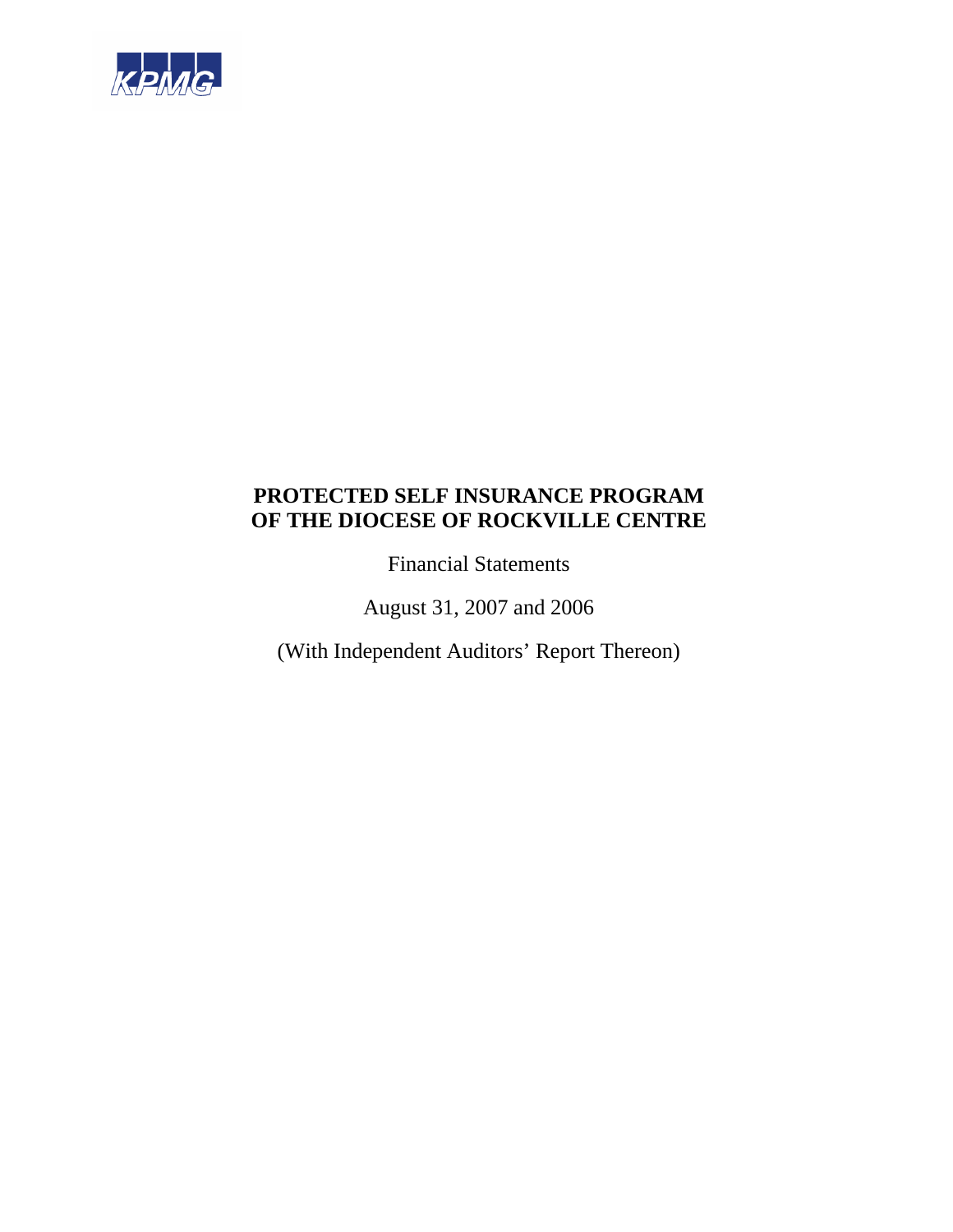

**KPMG LLP** 345 Park Avenue New York, NY 10154

#### **Independent Auditors' Report**

The Most Reverend William F. Murphy, S.T.D., L.H.D. Bishop of the Roman Catholic Diocese of Rockville Centre:

We have audited the accompanying statements of net assets held for the benefit of participating organizations of the Protected Self Insurance Program of the Diocese of Rockville Centre (PSIP) as of August 31, 2007 and 2006, and the related statements of changes in net assets held for the benefit of participating organizations and cash flows for the years then ended. These financial statements are the responsibility of PSIP's management. Our responsibility is to express an opinion on these financial statements based on our audits.

We conducted our audits in accordance with auditing standards generally accepted in the United States of America. Those standards require that we plan and perform the audit to obtain reasonable assurance about whether the financial statements are free of material misstatement. An audit includes consideration of internal control over financial reporting as a basis for designing audit procedures that are appropriate in the circumstances, but not for the purpose of expressing an opinion on the effectiveness of PSIP's internal control over financial reporting. Accordingly, we express no such opinion. An audit also includes examining, on a test basis, evidence supporting the amounts and disclosures in the financial statements, assessing the accounting principles used and significant estimates made by management, as well as evaluating the overall financial statement presentation. We believe that our audits provide a reasonable basis for our opinion.

In our opinion, the financial statements referred to above present fairly, in all material respects, the financial position of the Protected Self Insurance Program of the Diocese of Rockville Centre as of August 31, 2007 and 2006, and the changes in its net assets and its cash flows for the years then ended in conformity with U.S. generally accepted accounting principles.

KPMG LLP

October 10, 2008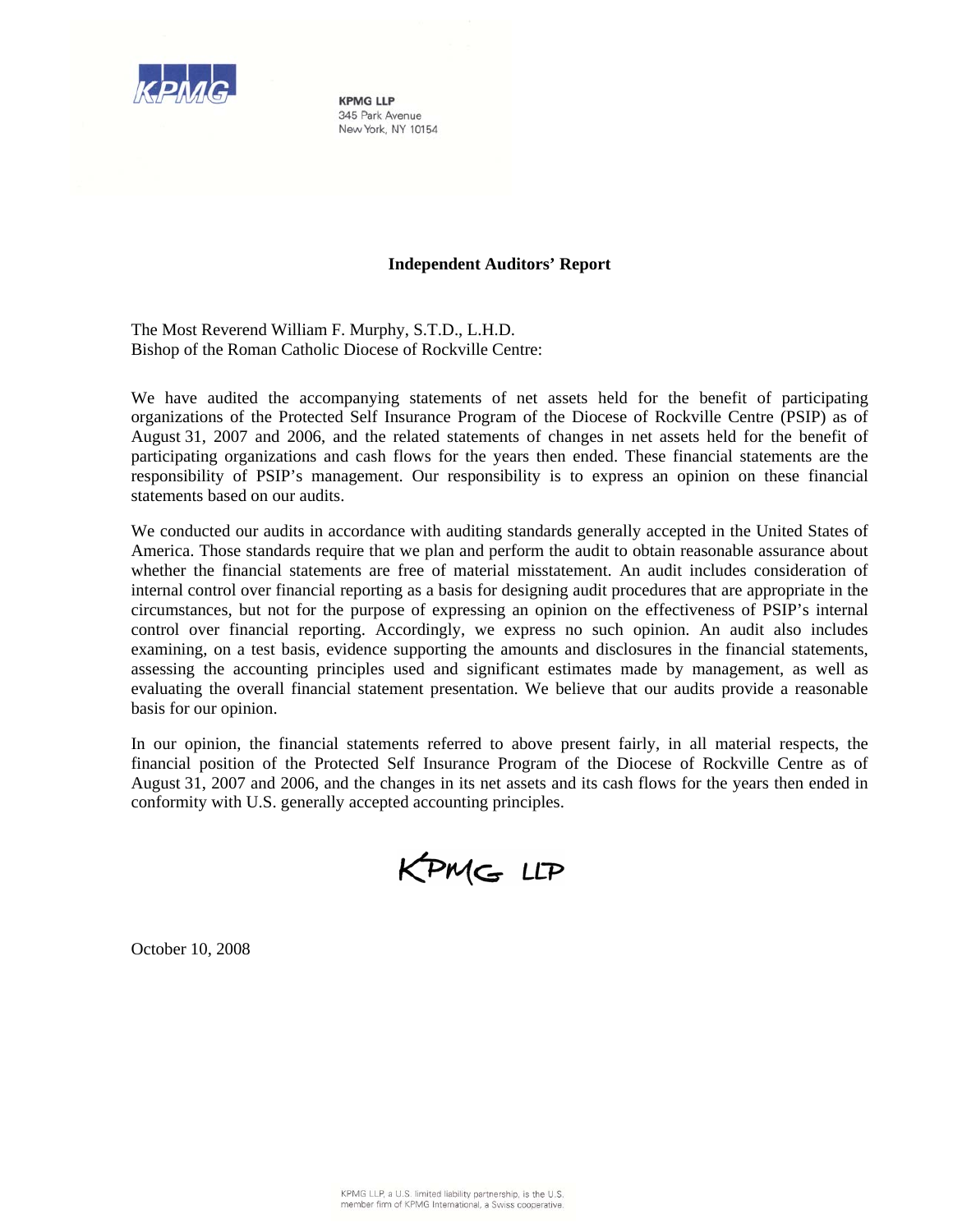# Statements of Net Assets Held for the Benefit of Participating Organizations

# August 31, 2007 and 2006

|                                                              | 2007             | 2006        |
|--------------------------------------------------------------|------------------|-------------|
| Assets:                                                      |                  |             |
| Cash                                                         | \$<br>44,791     | 19,192      |
| Security deposits                                            | 9,002,973        | 8,888,121   |
| Investments, at fair value (note 3)                          | 65,764,665       | 66,537,535  |
| Receivables:                                                 |                  |             |
| From participating organizations, net (note 4)               | 53,096,450       | 57,214,416  |
| Reinsurance recoverable on paid losses and loss adjustment   |                  |             |
| expenses                                                     | 1,566,914        | 2,932,291   |
| Reinsurance recoverable on unpaid losses and loss adjustment |                  |             |
| expenses (note 5)                                            | 5,442,489        | 5,348,167   |
| Prepaid expenses and other assets                            | 360,271          | 358,354     |
| <b>Total</b> assets                                          | 135,278,553      | 141,298,076 |
| Liabilities:                                                 |                  |             |
| Accounts payable and accrued expenses                        | 1,561,722        | 335,681     |
| Reserve for premiums                                         | 1,250,000        | 1,250,000   |
| Due to Diocese of Rockville Centre                           |                  | 3,545,283   |
| Reserve for Workers' Compensation Board assessments          | 21,050,940       | 26,396,897  |
| Losses and loss adjustment expenses payable (note 5):        |                  |             |
| Retained                                                     | 88,452,500       | 72,804,921  |
| Ceded                                                        | 5,442,489        | 5,348,167   |
| <b>Total liabilities</b>                                     | 117,757,651      | 109,680,949 |
| Contingencies (note 6)                                       |                  |             |
| Net assets held for the benefit of participating             |                  |             |
| organizations (note $2(a)$ )                                 | \$<br>17,520,902 | 31,617,127  |
|                                                              |                  |             |

See accompanying notes to financial statements.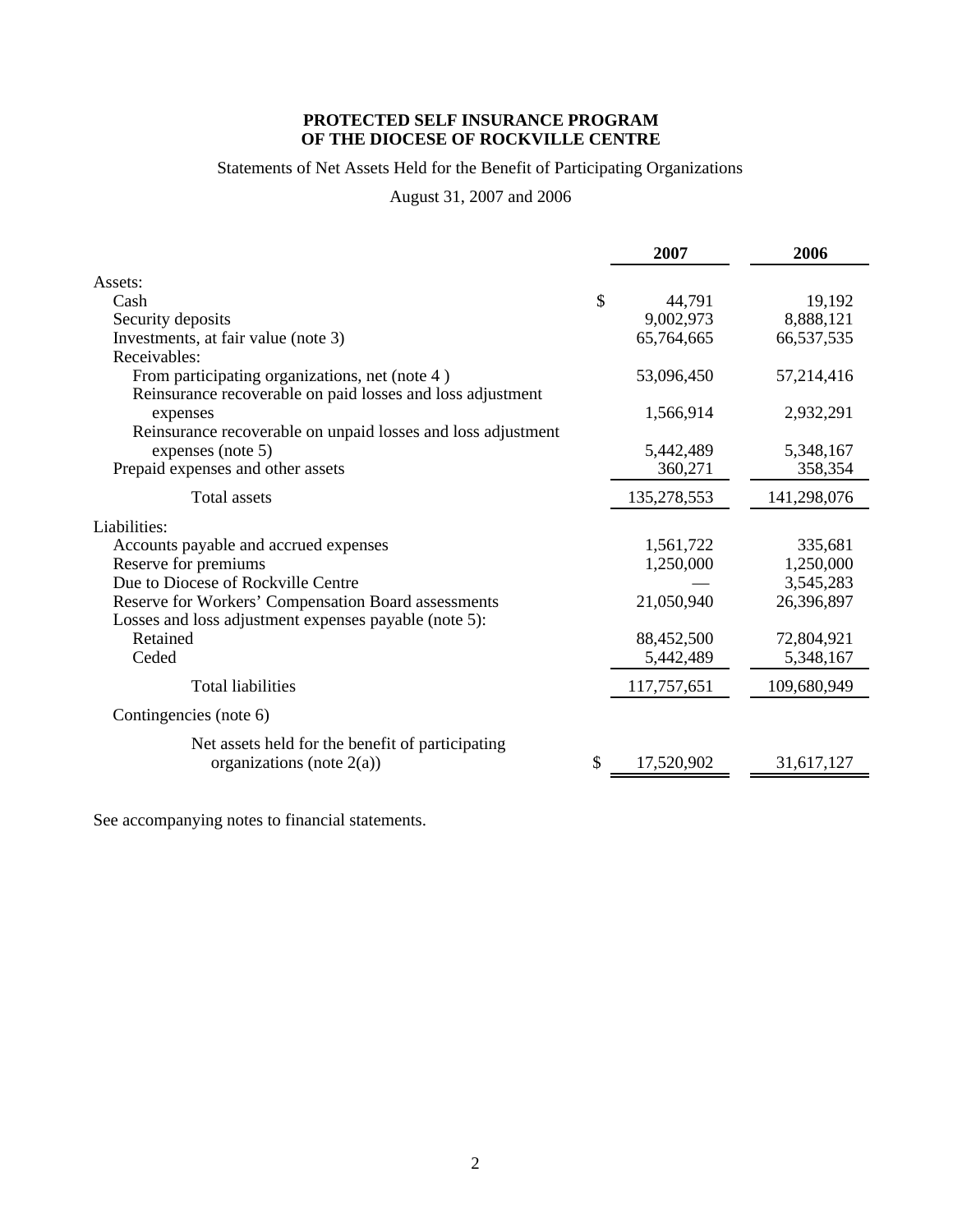Statements of Changes in Net Assets Held for the Benefit of Participating Organizations

Year ended August 31, 2007 and 2006

|                                                                                                    | 2007                        | 2006                          |
|----------------------------------------------------------------------------------------------------|-----------------------------|-------------------------------|
| Revenues and losses:                                                                               |                             |                               |
| Assessments and billings to participating organizations<br>Adjustments:                            | \$<br>17,093,152            | 12,216,803                    |
| Jubilee grant (note 8)<br>Claims and insurance expense paid and payable on behalf of               | (1,267,047)                 |                               |
| participating organizations (note 5)<br><b>Change in Workers' Compensation Board Assessments</b>   | (38, 845, 990)<br>5,112,341 | (29, 785, 423)<br>(7,260,016) |
|                                                                                                    | (17,907,544)                | (24,828,636)                  |
| Investment income                                                                                  | 6,224,896                   | 3,797,421                     |
| Total revenues (losses)                                                                            | (11,682,648)                | (21, 031, 215)                |
| Expenses:<br>Operating expenses (note 7)<br>Required funding of captive insurance company (note 8) | 2,413,577                   | 2,252,025<br>1,600,000        |
| Total expenses and transfers                                                                       | 2,413,577                   | 3,852,025                     |
| Change in net assets held for the benefit of<br>participating organizations                        | (14,096,225)                | (24, 883, 240)                |
| Net assets held for the benefit of participating organizations:<br>At beginning of year            | 31,617,127                  | 56,500,367                    |
| At end of year                                                                                     | \$<br>17,520,902            | 31,617,127                    |
|                                                                                                    |                             |                               |

See accompanying notes to financial statements.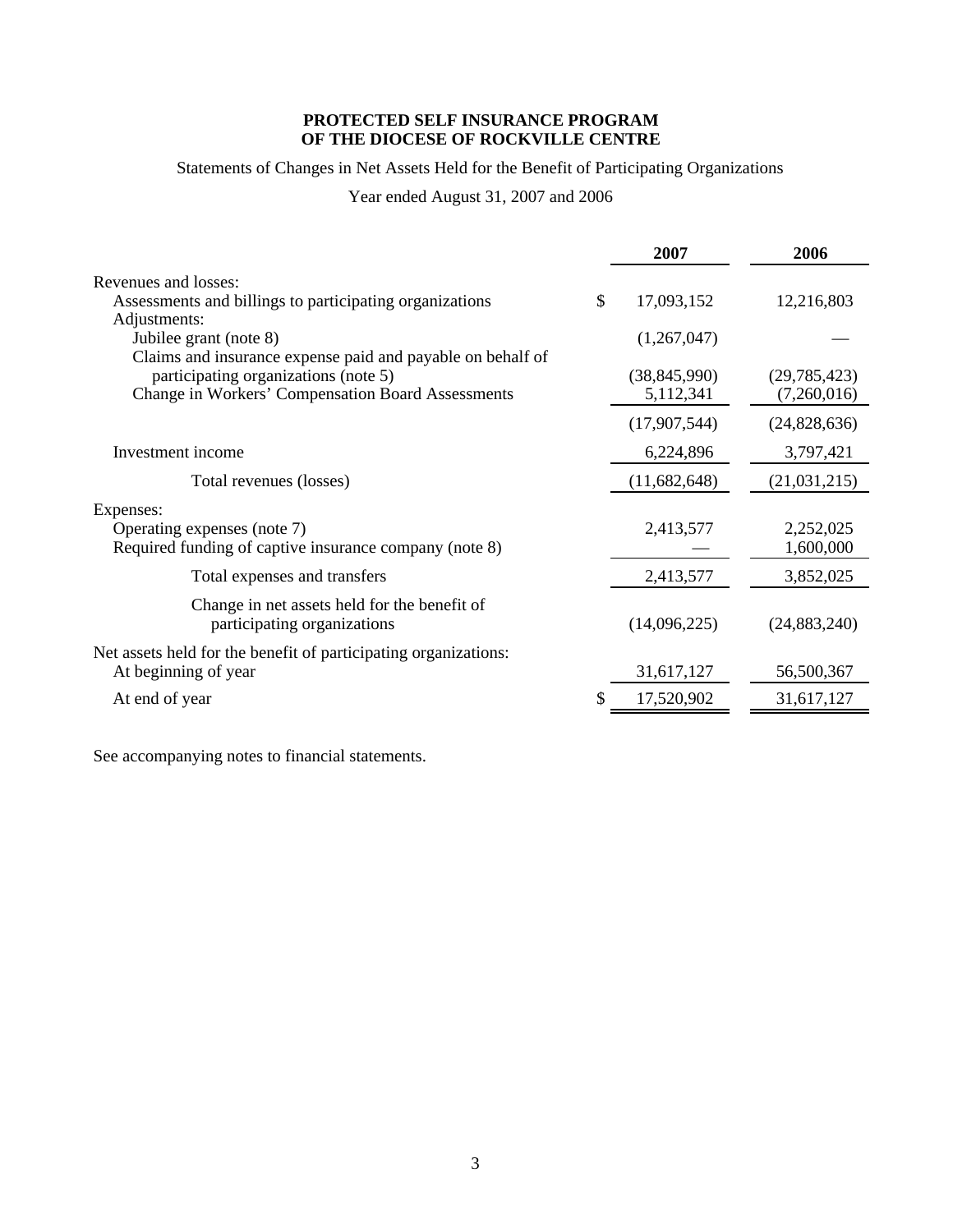Statements of Cash Flows

Years ended August 31, 2007 and 2006

|                                                                |               | 2007         | 2006           |
|----------------------------------------------------------------|---------------|--------------|----------------|
| Cash flows from operating activities:                          |               |              |                |
| Change in net assets held for the benefit of participating     |               |              |                |
| organizations                                                  | $\mathcal{S}$ | (14,096,225) | (24, 883, 240) |
| Adjustments to reconcile change in net assets to net cash used |               |              |                |
| in operating activities:                                       |               |              |                |
| Net appreciation in fair value of investments                  |               | (5,647,689)  | (3,474,792)    |
| Change in net realizable value of receivables                  |               | 1,116,046    | 11,686,737     |
| Decrease (increase) in receivables from participating          |               |              |                |
| organizations                                                  |               | 3,001,920    | (12,789,984)   |
| Decrease (increase) in reinsurance recoverable on paid         |               |              |                |
| losses and loss adjustment expenses                            |               | 1,365,377    | (1,449,353)    |
| (Increase) decrease in reinsurance recoverable on              |               |              |                |
| unpaid losses and loss adjustment expenses                     |               | (94, 322)    | 32,067         |
| (Increase) decrease in prepaid expenses and other assets       |               | (1, 917)     | 131,669        |
| Increase (decrease ) in accounts payable and                   |               |              |                |
| accrued expenses                                               |               | 1,226,041    | (1,009,503)    |
| (Increase) decrease in due to Diocese of Rockville Centre      |               | (3,545,283)  | 3,545,283      |
| (Decrease) increase in reserve for Workers' Compensation       |               |              |                |
| Board assessments                                              |               | (5,345,957)  | 4,649,742      |
| Increase in losses and loss adjustment expenses payable        |               | 15,741,901   | 15,053,947     |
| Net cash used in operating activities                          |               | (6,280,108)  | (8,507,427)    |
| Cash flows from investing activities:                          |               |              |                |
| Purchase of investments                                        |               | (3,624,724)  | (20,675)       |
| Proceeds from sale of investments                              |               | 10,045,283   | 8,555,922      |
|                                                                |               |              |                |
| Net cash provided by investing activities                      |               | 6,420,559    | 8,535,247      |
| Net increase in cash                                           |               | 140,451      | 27,820         |
| Cash and security deposits at beginning of year                |               | 8,907,313    | 8,879,493      |
| Cash and security deposits at end of year                      | \$            | 9,047,764    | 8,907,313      |

See accompanying notes to financial statements.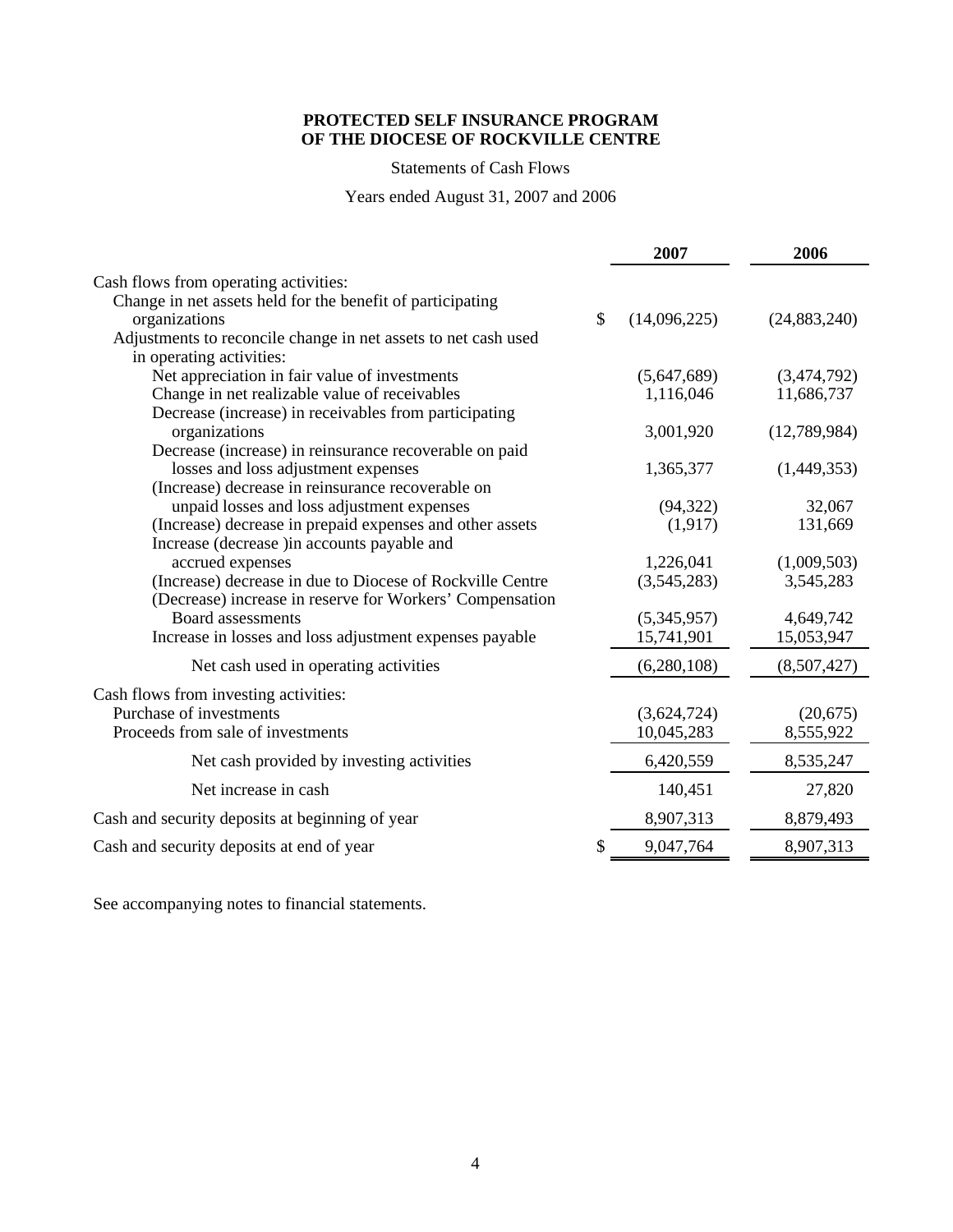Notes to Financial Statements

August 31, 2007 and 2006

#### **(1) Organization**

The Protected Self Insurance Program of the Diocese of Rockville Centre (PSIP) was initiated by the Roman Catholic Diocese of Rockville Centre (the Diocese) principally to administer a program for the self-indemnification of property and casualty losses of participating parishes, health facilities, institutions, and organizations (including individuals) herein referred to as participating organizations within the Diocese on an occurrence basis (the Program). As part of the Program, the Diocese retains a third-party claims administrator, which administers the payment of losses and sets reserves for claims.

In the normal course of business, the Program seeks to reduce the loss that may arise from catastrophes or other events that cause unfavorable underwriting results. This is accomplished by reinsuring certain levels of risk in various areas of exposure with insurance enterprises or reinsurers. Assessments are used to pay for claims, administrative costs, and the purchase of insurance coverage for excess losses. Amounts recoverable from reinsurers are estimated in a manner consistent with the claim liability associated with the reinsured policy. For the claim years through 1987, the per-claim limit was \$100,000. For the years 1987 through 1993, the per-claim limit was \$150,000. Starting in 1994, the per-claim limit was \$250,000, except for property claims for the 2000–2001 year, for which the per-claim limit was \$100,000. In 2002, the loss limit for workers' compensation claims was \$750,000.

Under certain conditions for the years 1997 through 2001, the Program will have to pay additional insurance premiums and/or retain higher claim exposure at a maximum annual level of \$625,000. At August 31, 2007 and 2006, the Program had reserved \$1,250,000, respectively, for this increased exposure. Reinsurance contracts do not relieve the Program from its obligations to participants. Failure of reinsurers to honor their obligations could result in losses to the Program.

PSIP as a program of the Diocese of Rockville Centre is exempt from federal income taxes under Section 501(a) of the Internal Revenue Code and a similar provision of the New York State income tax laws.

# **(2) Summary of Significant Accounting Policies**

#### *(a) Basis of Presentation*

The accompanying financial statements have been prepared in accordance with U.S. generally accepted accounting principles using the accrual basis of accounting. As a program of the Diocese of Rockville Centre, PSIP follows the provisions of the AICPA Audit and Accounting Guide for Notfor-Profit Organizations. The Program has indicated that the excess of assessments over loss and loss adjustment expenses incurred, if any, would be used to purchase additional insurance, reduce future premium allocations due or be returned to participating organizations. Because such interest embodies a conditional obligation to return such funds upon events not certain to occur, the cumulative excess of revenues over expenses has been reported as net assets held for the benefit of participating organizations in the accompanying financial statements.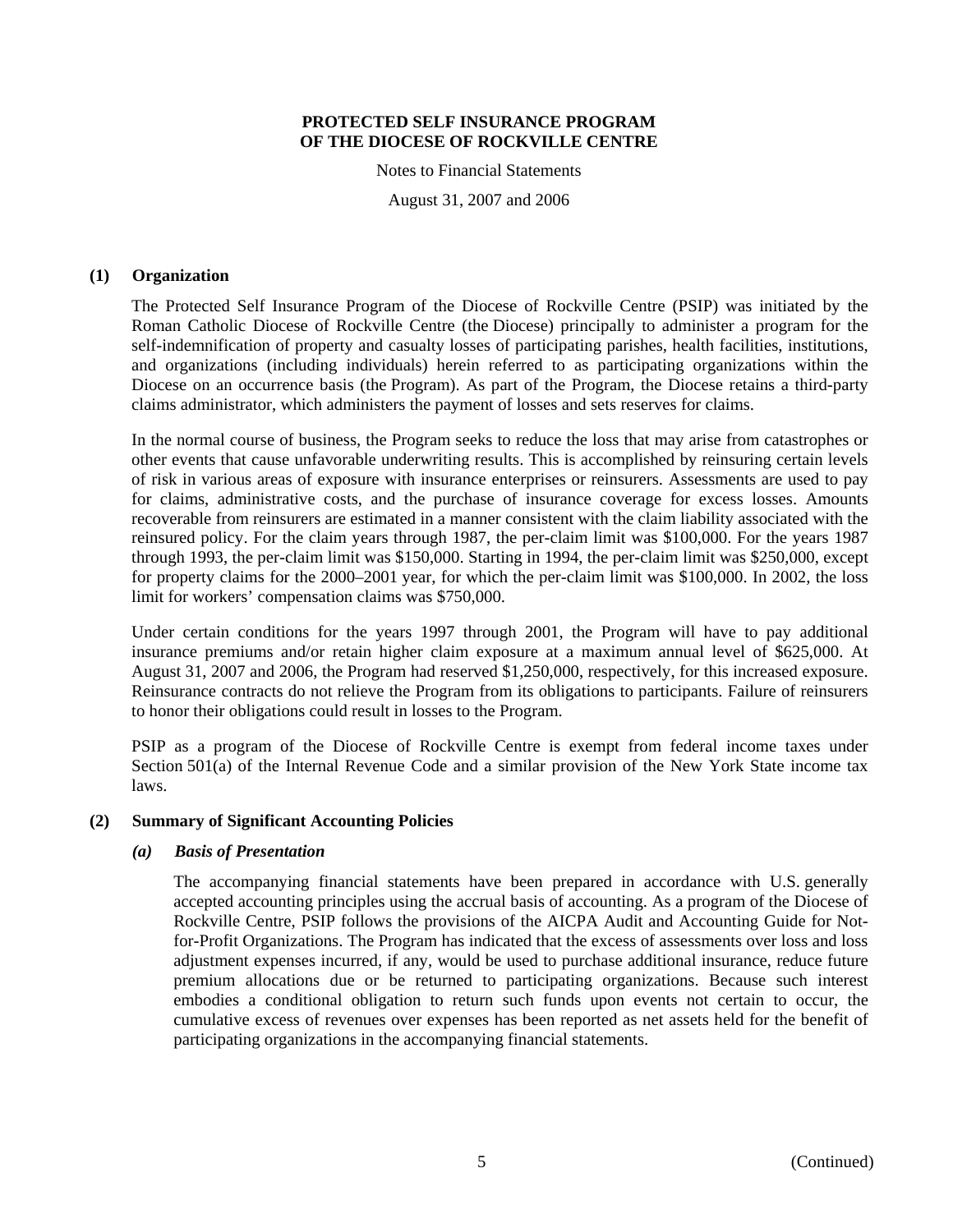Notes to Financial Statements

August 31, 2007 and 2006

#### *(b) Security Deposit*

At August 31, 2007 and 2006, PSIP maintained interest-bearing cash accounts in the amount of \$1,502,973 and \$1,388,121, respectively, which are required as collateral for the self-insurance policies. In addition, a security deposit is maintained with the State of New York Workers' Compensation Board in the amount of \$7,500,000, at August 31, 2007 and 2006, which is held in cash equivalents.

# *(c) Revenue Recognition*

Revenue related to charges for insurance and operating expenses to participating organizations is recognized when the related insurance expense is paid and/or payable on behalf of participating organizations and the related operating expenses are incurred. Participating organizations are billed based in part on estimates of such charges.

# *(d) Losses and Loss Adjustment Expenses Incurred and Unpaid Loss Reserves*

Losses and loss adjustment expenses are recorded in the period incurred. The liability for unpaid losses and loss adjustment expenses is based upon an evaluation of reported losses and estimates of incurred but not reported losses and related loss adjustment expenses. These estimates are subject to the effects of trends in loss severity and frequency. Although considerable variability is inherent in such estimates, based on its own analysis and an evaluation by its consulting actuary, management believes that the reserves for losses and loss adjustment expenses are adequate to cover the ultimate net cost of claims, but the reserves are based on estimates and there can be no assurance that the ultimate liability for losses will not significantly exceed such estimates. These estimates are continually monitored and adjusted as necessary, as experience develops or new information becomes known. Any difference between loss and loss adjustment expenses and the amount ultimately paid is held for the benefit of participating organizations.

#### *(e) Use of Estimates*

The preparation of financial statements in conformity with U.S. generally accepted accounting principles requires management to make estimates and assumptions that affect the reported amounts of assets and liabilities and disclosure of contingent assets and liabilities at the date of the financial statements and the reported amounts of revenues and expenses during the reporting period. Actual results could differ from those estimates.

#### **(3) Investments**

Investments in equity securities with readily determinable fair values and all investments in debt securities are reported at fair value based on quoted market prices.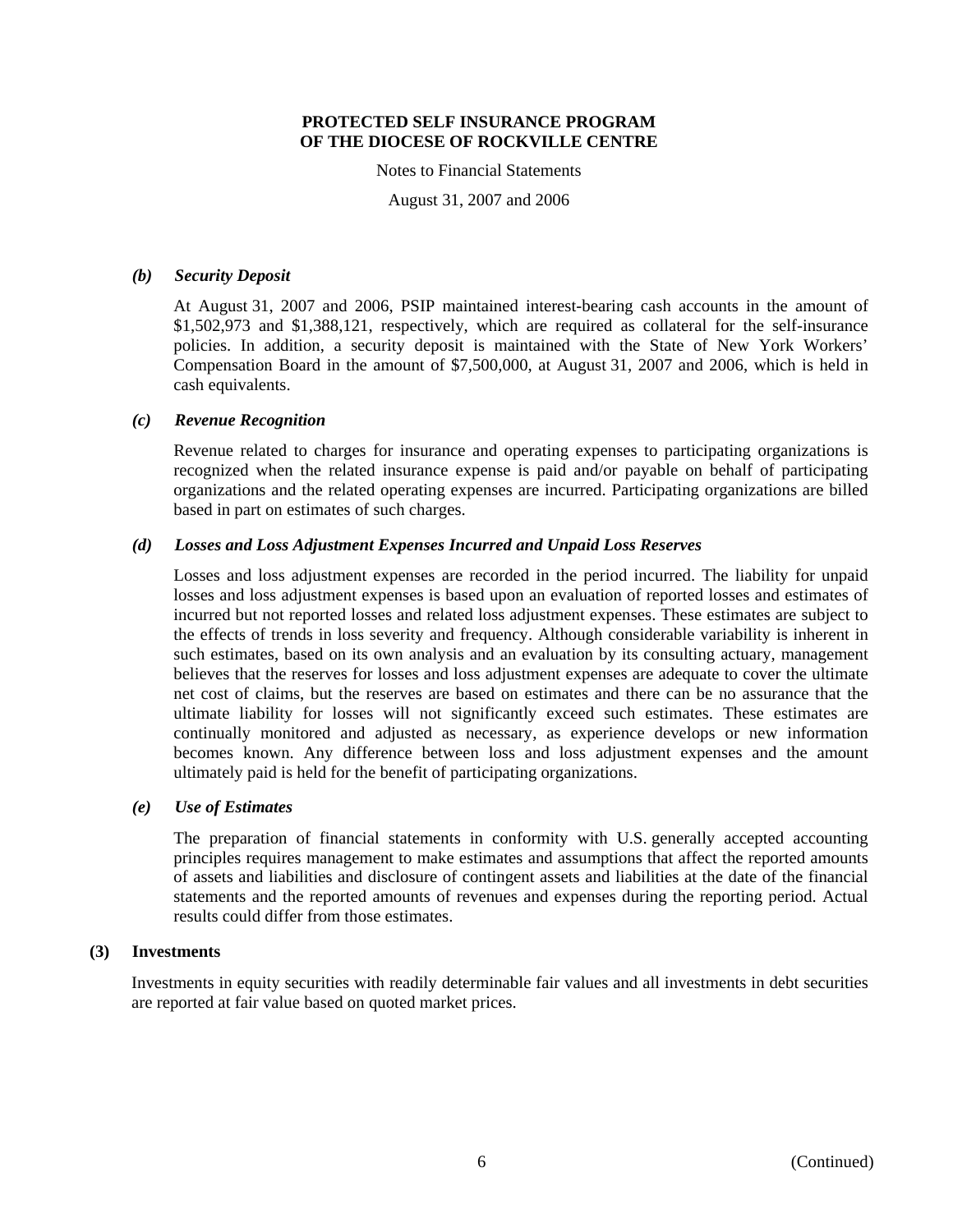Notes to Financial Statements

August 31, 2007 and 2006

The majority of PSIP's investments are in a pooled investment fund held by Unitas Investment Fund, Inc. (Unitas), a separately incorporated, nonregulated investment fund organized to provide investment options to Roman Catholic organizations in the Diocese of Rockville Centre. Unitas offers investment options to participants including a short-term enhanced cash fund, fixed income, and equity offerings. The investments in Unitas are carried at fair value based principally upon the quoted market prices of the underlying assets of the fund. A "mission fee" is deducted from the investment performance for the purpose of funding the mission component, provided the fund had a positive return. The rate ranges from 0.05% to 0.50% annually depending upon the investment options chosen.

Due to the level of risk associated with certain investment securities, it is reasonably possible that changes in the values of investment securities will occur in the near term and such changes could materially affect the amounts reported in the accompanying financial statements.

At August 31, 2007, PSIP had \$9,299,081 and \$56,398,740 invested in the Unitas Short-Term and Balanced Funds, respectively. At August 31, 2006, PSIP had \$15,369,444 and \$51,148,276 invested in the Unitas Short-Term and Balanced Funds, respectively.

# **(4) Receivables from Participating Organizations**

As of August 31, 2007 and 2006, receivables from participating organizations consisted of the following:

|                                                           | 2007         | 2006         |
|-----------------------------------------------------------|--------------|--------------|
| Parishes, net of allowance of \$1,177,888 and \$1,202,068 |              |              |
| in 2007 and 2006, respectively                            | 89.396       | 1,813,175    |
| Currently due from health facilities, net of allowance of |              |              |
| \$713,722 in 2007 and 2006                                | 4,538,892    | 9,546,581    |
| Recoverable from health facilities, net of                |              |              |
| discount of \$12,310,831 in 2007 and \$11,600,897 in 2006 | 48, 468, 162 | 45,854,660   |
| Total                                                     | 53,096,450   | 57, 214, 416 |

Effective September 1, 1995, the Program modified its method of assessments for the Diocesan health facilities. Allocated amounts of Program overhead (reinsurance, compensation board assessments, and expenses) and amounts paid for claims relative to the period from September 1, 1995 through August 31, 2007 and 2006 have been billed to each facility, and included in current receivable balances.

The recoverable from health facilities includes the amounts estimated by the third-party claims administrator for reported claim periods 1 (1976) through 31 (2007) losses. It also includes an actuarial calculation for the trending of claim periods 1 through 31 losses to their ultimate estimated settlement value. Also, included in this balance is the actuarially determined amount of the reserve for Workers' Compensation Board assessments, which is attributable to the health facilities, totaling approximately \$15,088,000 (net of discount of \$3,963,000) for the years ended August 31, 2007 and 2006. There are five health facilities that participate in the Program; of which 35% of the amount recoverable is from one facility; the remaining concentrations range from 15% to 16%.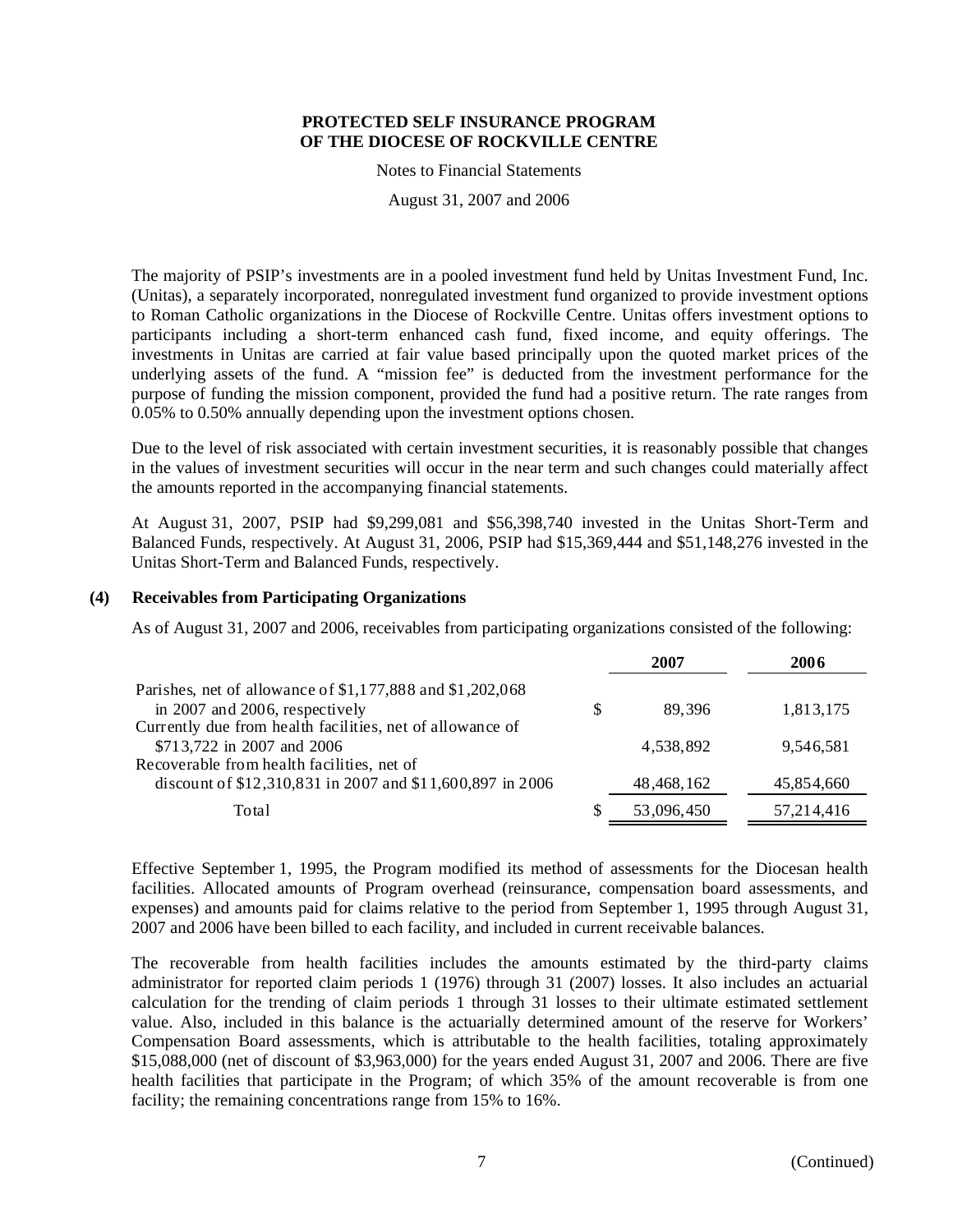Notes to Financial Statements

August 31, 2007 and 2006

# **(5) Losses and Loss Adjustment Expenses Payable**

For the years ended August 31, 2007 and 2006, the activity of losses and loss adjustment expenses payable consisted of the following:

|                                                       | 2007                          | 2006                          |
|-------------------------------------------------------|-------------------------------|-------------------------------|
| Balance, September 1                                  | \$<br>78,153,088              | 63,099,141                    |
| Less reinsurance recoverable on unpaid loss           | (5,348,167)                   | (5,380,234)                   |
| Net balance, September 1                              | 72,804,921                    | 57,718,907                    |
| Incurred – related to:<br>Current year<br>Prior years | 15,894,731<br>22,979,017      | 22,608,700<br>8,361,030       |
| Total incurred                                        | 38,873,748                    | 30,969,730                    |
| $Paid$ – related to:<br>Current year<br>Prior years   | (3,739,253)<br>(19, 486, 916) | (3,045,792)<br>(12, 837, 924) |
| Total paid                                            | (23, 226, 169)                | (15,883,716)                  |
| Net balance, August 31                                | 88,452,500                    | 72,804,921                    |
| Plus reinsurance recoverable on unpaid loss           | 5,442,489                     | 5,348,167                     |
| Balance, August 31                                    | 93,894,989                    | 78,153,088                    |

For the years ended August 31, 2007 and 2006, reinsurance premiums paid were allocated as follows:

|                        | 2007      | 2006      |
|------------------------|-----------|-----------|
| Directors and officers | 123,907   | 52,950    |
| Workers' compensation  | 2,149,641 | 645,229   |
| Property and liability | 1,738,122 | 2,718,489 |
| Excess umbrella        | 1,478,016 | 870,000   |
| Auto                   | 90,948    | 157,440   |
| Total premiums paid    | 5,580,634 | 4,444,108 |

During the years ended August 31, 2007 and 2006, the Program also incurred expenses associated with risk management grants that are used to encourage participants to comply with recommended practices.